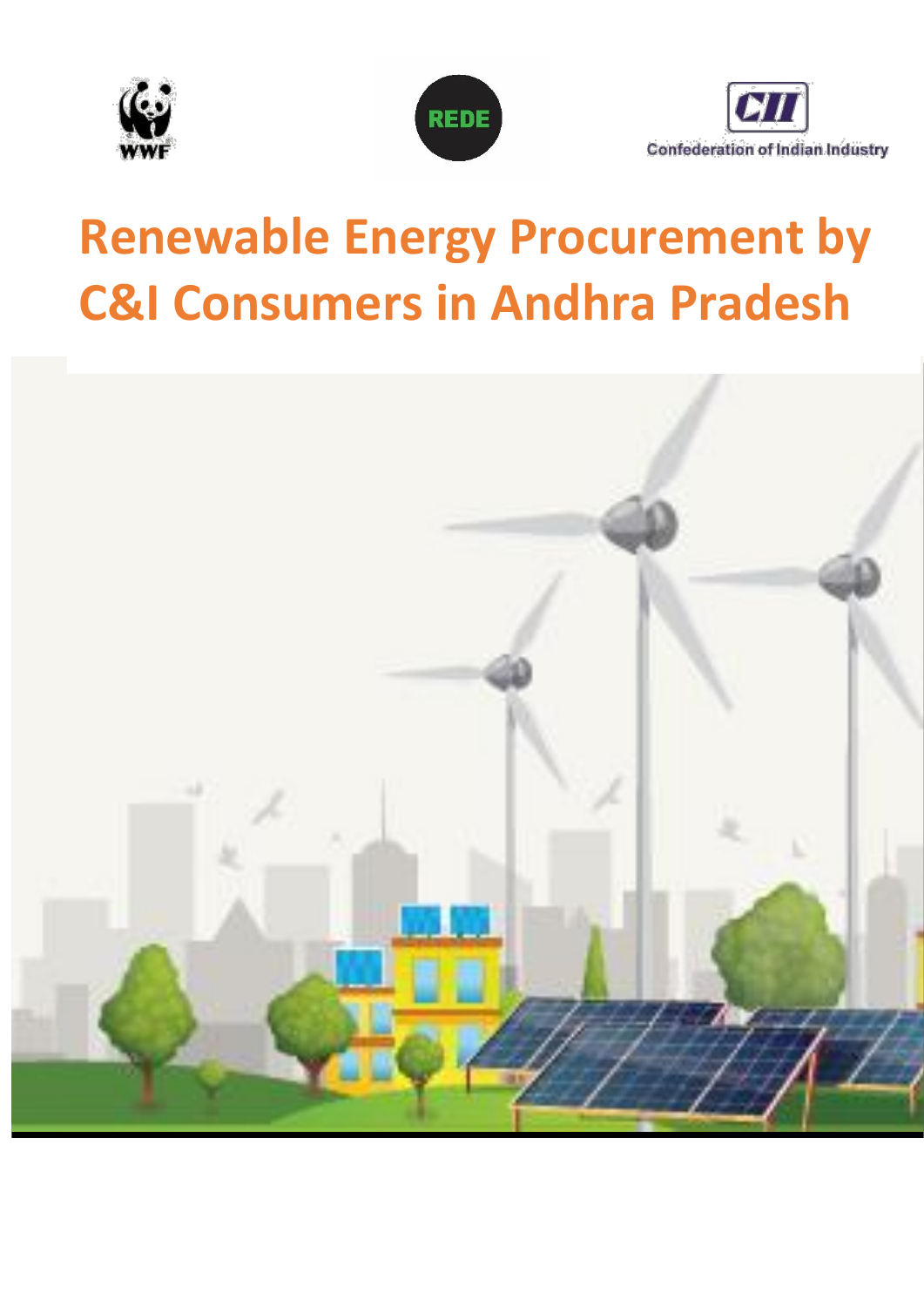





## **Renewable energy procurement by C&I consumers in Andhra Pradesh**

## **Renewable Energy Demand Enhancement (REDE) Initiative**

The Renewable Energy Demand Enhancement (REDE) Initiative for Commercial & Industrial (C&I) consumers aims to build an alliance among corporate buyers to increase commitment for renewable energy procurement and to catalyse solutions for addressing challenges that are significantly restricting demand.

The corporate sector accounts for about 50 per cent of total electricity consumption in India, most of which comes from conventional fuels. Increasing C&I consumer commitment for shifting to renewable power sources and aggregating their demand will provide significant predictable offtake for the expected volume of RE power.

While the business case for RE adoption is stronger than ever before, the process is extremely challenging for corporate buyers. Uncertain, complex, and often conflicting national and state policies and regulations; inadequate awareness, and compliance of implementation processes; technology related issues; real and perceived costs; and operational inertia are the major deterrents to large-scale offtake of RE. Addressing these issues requires informed and concerted efforts by all stakeholders.

## **About the Study**

The study was undertaken by Bridge to India with a purpose of seeking inputs and feedback on policy, regulatory, and other challenges being faced by C&I customers, project developers and discoms in the state of Andhra Pradesh. The inputs have been collated through direct interaction with individual C&I customers in Andhra Pradesh in a RE buyer's day organised by WWF India and CII, and also includes inputs from one to one interactions with over 30 stakeholders including C&I customers, developers, and discoms. All the stakeholders' inputs have been compiled to provide a perspective for holistically addressing the barriers to RE procurement. The study's findings are detailed in the following sections.

## **1.1 Introduction**

The installed power generation capacity in Andhra Pradesh is 24,409 MW. Renewable energy capacity is 7,964 MW. The overall demand has grown at an average of 12.10 % in the last two years. The state has a very minor availability deficit.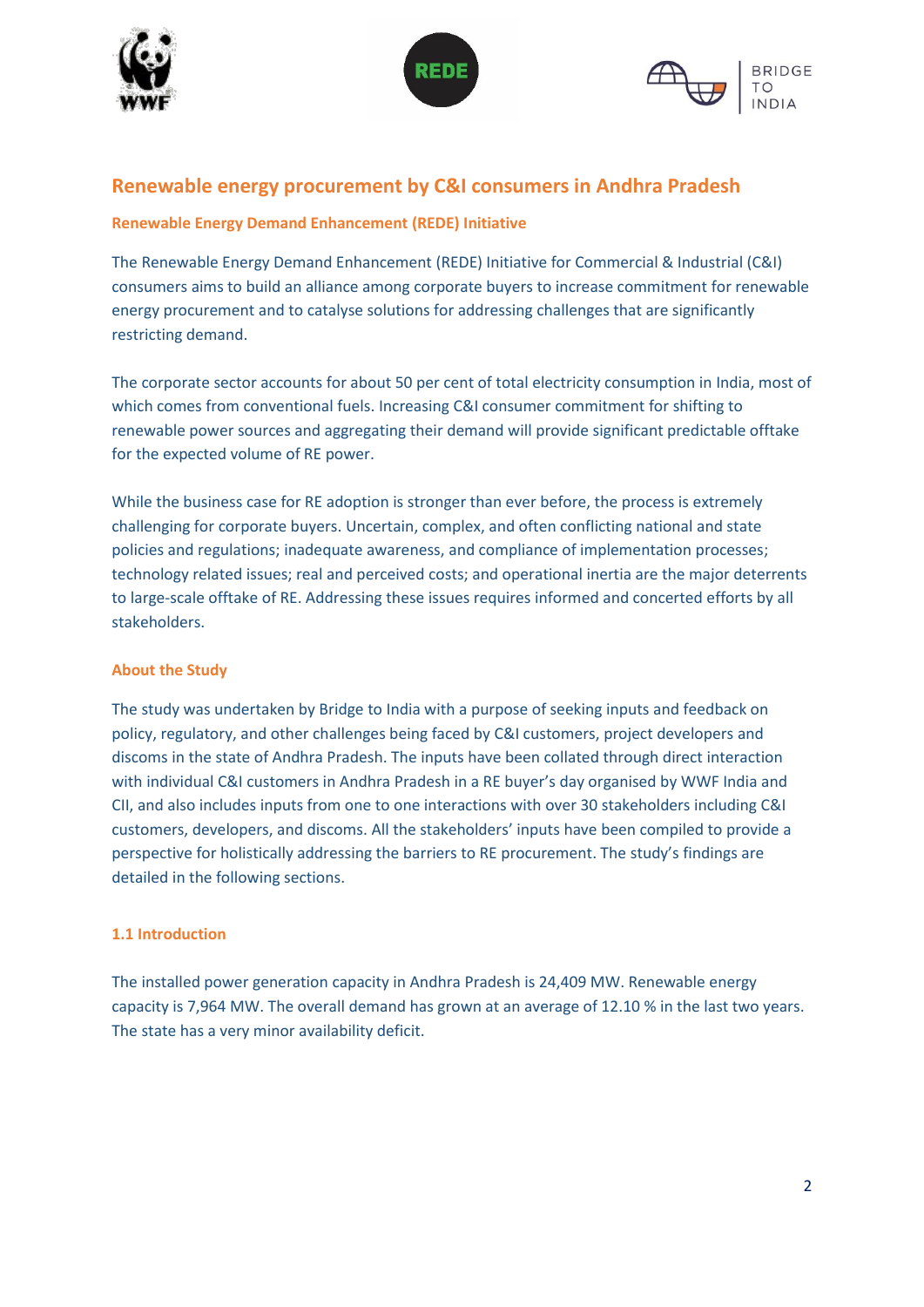

Sources: CEA executive summary on power sector, July 2019; CEA load generation balance reports 2016-17, 2017-18, 2018- 19

DISCOMs are mandated to comply with an 11% RPO target (solar 4% and non-solar 7%) for 2018-19 with 2% increase in the total RPO target every year until 2021-22.

#### **2.1 Power Procurement by C&I Consumers**

C&I consumers account for 41% of total power consumed in the state, equivalent to about 9,916 MW. They procure most of their power from DISCOMs (69%) and onsite captive sources (24%). Only 7% of power is procured from open access (OA) sources. Out of this, conventional OA is 71% (1,209 MW) and renewable OA is 29% (484 MW).





After an initial surge, encouraged by CSS exemption and other incentives as part of the solar power

**BRIDGE** 

**NDIA** 

Source: BRIDGE TO INDIA research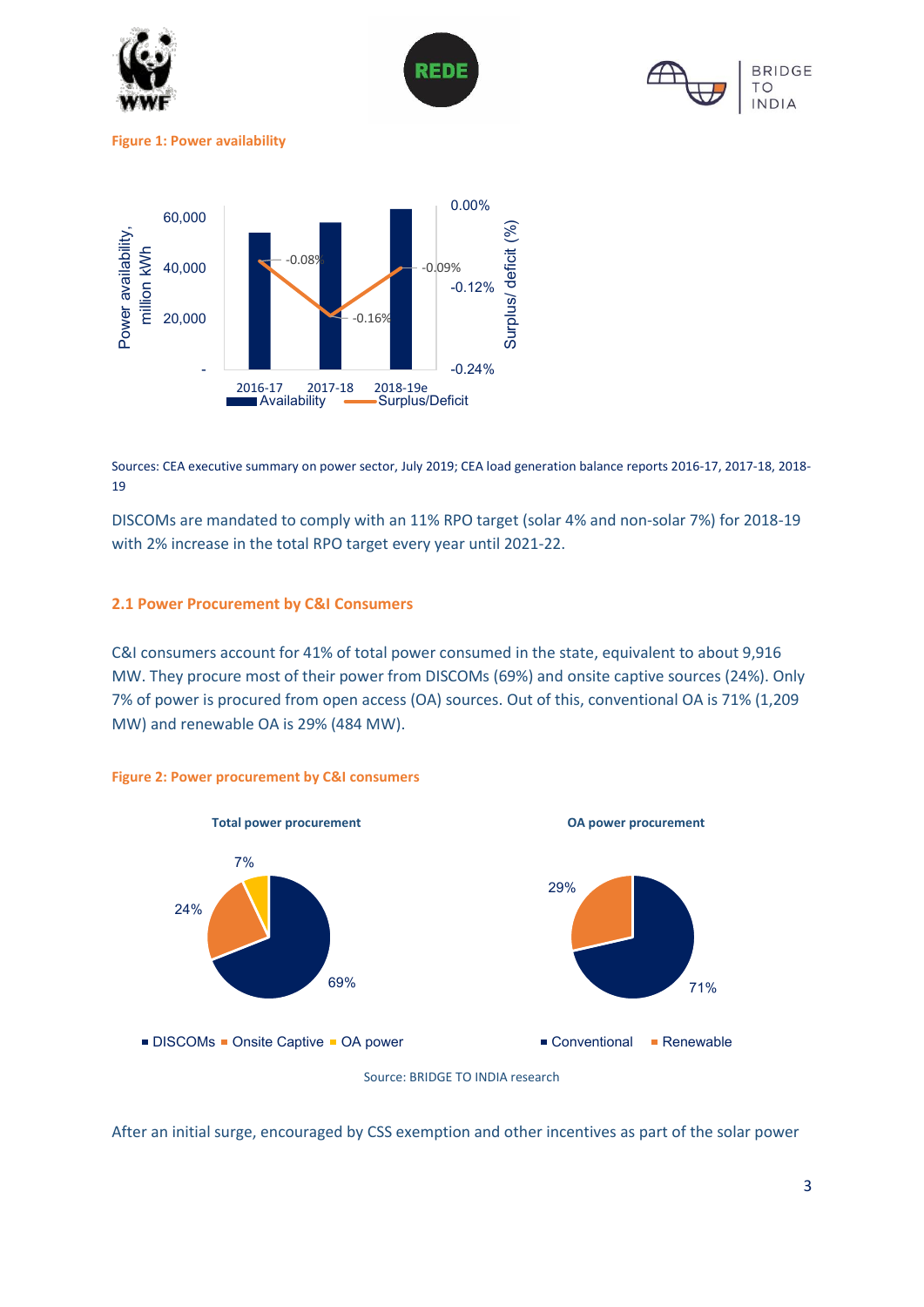





policy of 2015, OA solar capacity addition has slowed down in Andhra Pradesh due to lack of CSS exemption and other policy incentives in the solar policy of 2018.





#### Source: BRIDGE TO INDIA research

Cumulative OA solar capacity of C&I consumers is estimated at 154 MW. C&I rooftop solar power installations have grown more consistently with a cumulative capacity addition of 151 MW.

#### **3.1 Regulatory and Policy Framework**

The state had issued attractive solar and wind power policies in 2015 with several financial incentives. But many of these incentives (exemptions from CSS; electricity duty, distribution charges; distribution loss; reduction in contract demand) have been withdrawn in the policies of 2018. Overall, the state policy is still deemed attractive in comparison to other states.

|    |                                                                                                                                                                                                                          | Solar and wind power policies, 2018 |                            |                      |
|----|--------------------------------------------------------------------------------------------------------------------------------------------------------------------------------------------------------------------------|-------------------------------------|----------------------------|----------------------|
|    |                                                                                                                                                                                                                          | <b>Third party</b><br>sale          | <b>Captive consumption</b> | <b>Rooftop solar</b> |
| a. | Intra-state OA for tenure of<br>project<br>or 25 years, whichever is earlier                                                                                                                                             | Y                                   | Υ                          | <b>NA</b>            |
| b. | 100% banking of power<br>permitted<br>(no drawals from 1 April to 30<br>June; 1 February to 31 March<br>and peak times of day).<br>Deemed purchase of unutilised<br>banked energy at 50% of<br>average power procurement | Υ                                   | Y                          | <b>NA</b>            |

#### **Table 1. Andhra Pradesh RE policies, 2018**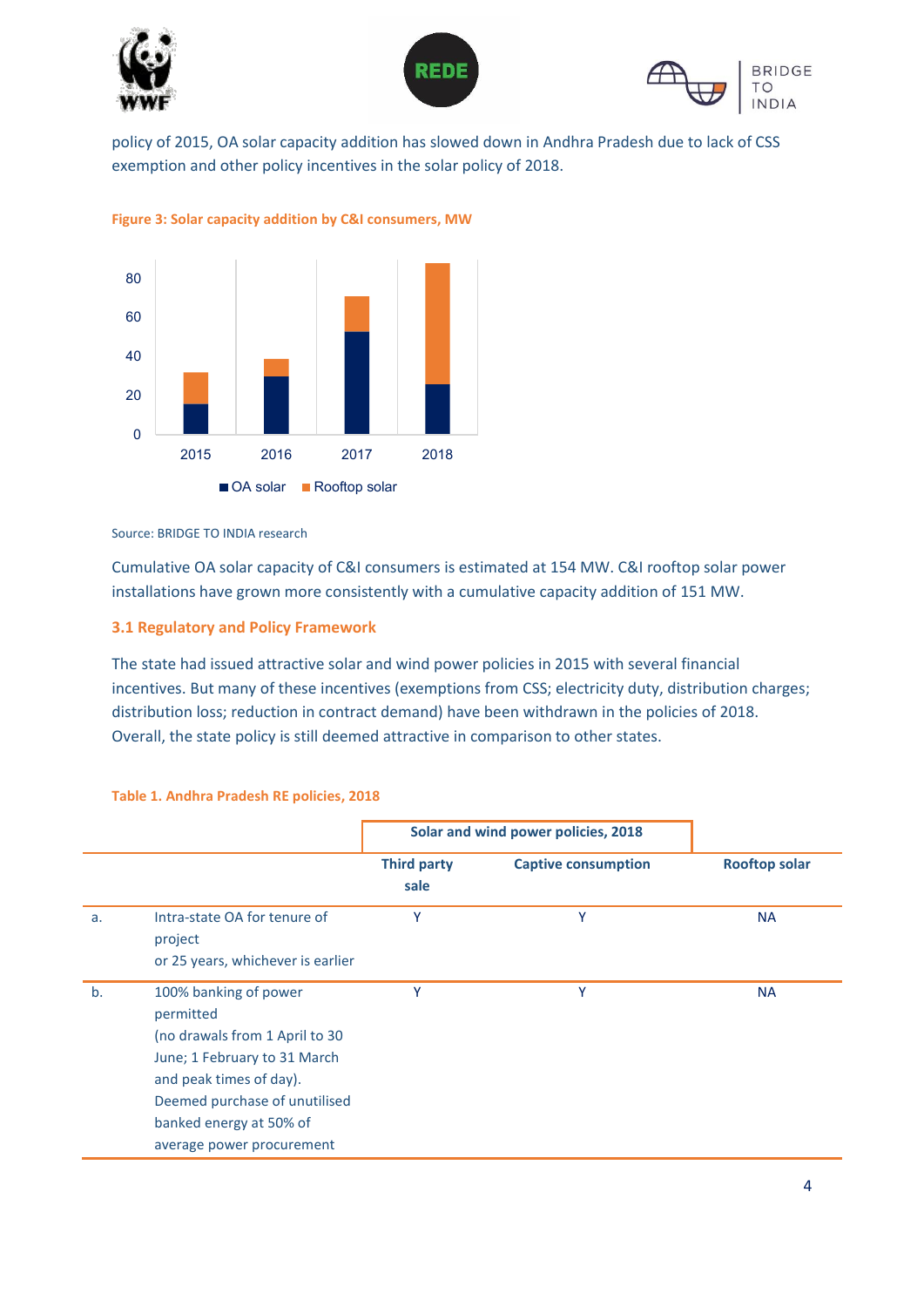



|    | cost (APPC), payment capped<br>at 10% of total banked energy<br>for the year                                   |           |           |           |
|----|----------------------------------------------------------------------------------------------------------------|-----------|-----------|-----------|
| c. | Exemption from wheeling and<br>transmission charges for inter-<br>state wheeling                               | Y         | Y         | <b>NA</b> |
| d. | Deemed approval of technical<br>feasibility for evacuation (days)                                              | 14 days   | 14 days   | <b>NA</b> |
| e. | Deemed approval for intra-<br>state OA (working days)                                                          | 21 days   | 21 days   | <b>NA</b> |
| f. | Single-window clearance                                                                                        | Y         | Y         | Y         |
| g. | Freedom to choose net<br>metering or gross metering for<br>25 years (up to 1 MW);<br>applicable tariff at APPC | <b>NA</b> | <b>NA</b> | Y         |
| h. | Deemed conversion of land to<br>non-agricultural land on<br>payment of applicable charges                      | Υ         | Υ         | <b>NA</b> |

Further, banking charges have been increased from 2% to 5% of energy at the point of drawal. No AS has been determined by the regulator due to the inability of the DISCOMs to substantiate their claim for AS in FY 2017-18.

As per forecasting and scheduling regulations in Andhra Pradesh, deviation charges are applicable on solar and wind projects for over/under injection of more than 15% from the schedule. Solar and wind generators are permitted one revision for each 90-minute slot, with a maximum of nine revisions and 16 revisions in a day respectively.

## **4.1 Cost of Power**

OA charges in Andhra Pradesh add up to INR 2.06/ kWh and INR 0.59/ kWh for third party sale and captive consumption respectively as per the solar and wind power policies of 2018 and applicable state regulations. In addition, wind power generators pay INR 0.25/ kVARh for reactive power drawn up to 10% of the net energy generated. Drawal in excess of this is charged at INR 0.50/ kVARh.

|  |  |  |  | Table 2. OA charges for intra-state solar power for industrial consumers for 2019-20, INR/ kWh |  |
|--|--|--|--|------------------------------------------------------------------------------------------------|--|
|--|--|--|--|------------------------------------------------------------------------------------------------|--|

| CSS | <b>Wheeling</b><br>loss | <b>Wheeling</b><br>charge | <b>Transmission</b><br>loss | <b>Banking</b><br>charge | <b>SLDC</b><br>charge | <b>AS</b> | Total |  |
|-----|-------------------------|---------------------------|-----------------------------|--------------------------|-----------------------|-----------|-------|--|
|     |                         |                           |                             |                          |                       |           |       |  |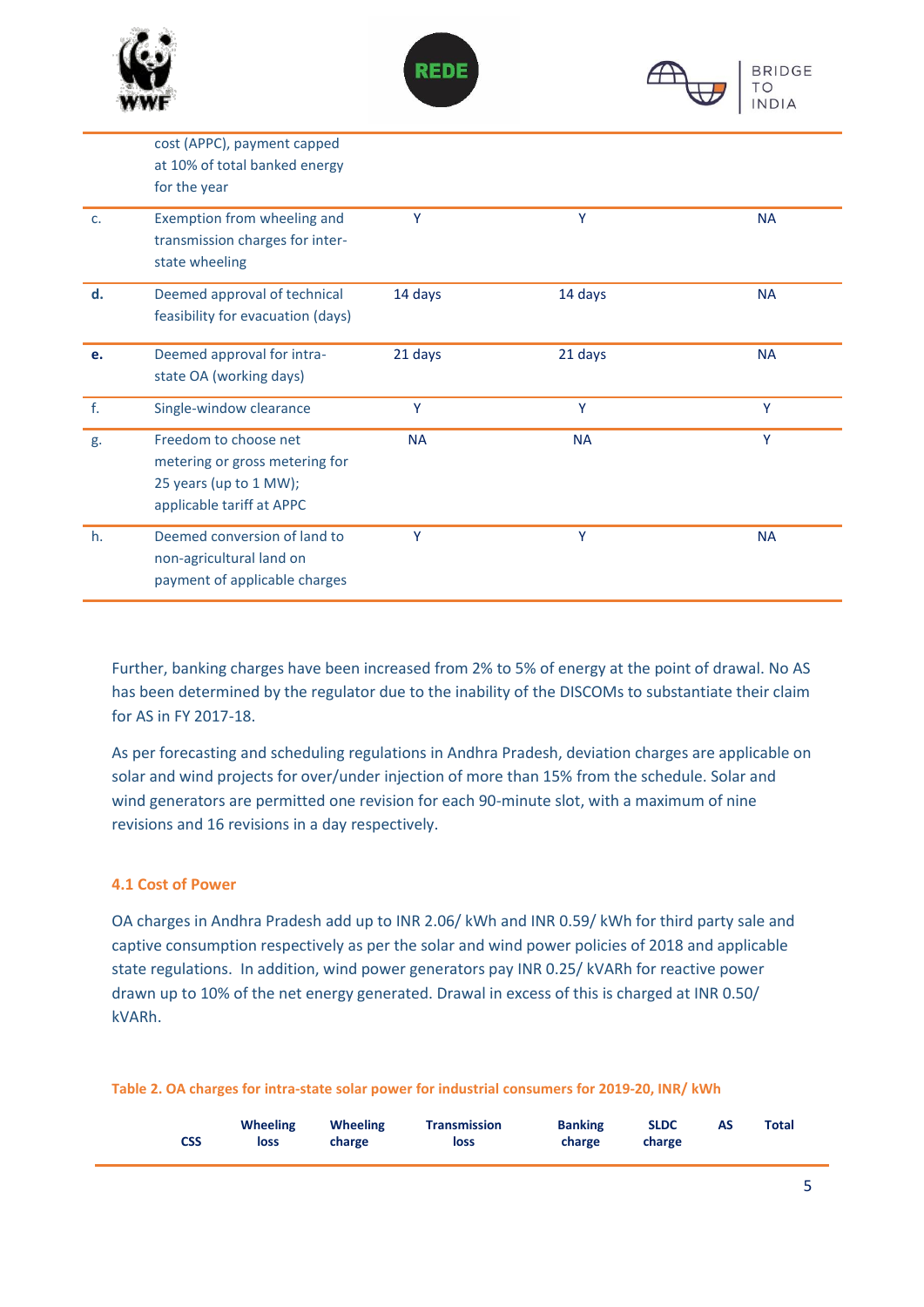| WWF                           |             |      |      | <b>REDE</b> |      |      | $\overline{\mathbf{\mathcal{L}}}$ | <b>BRIDGE</b><br>TO<br><b>INDIA</b> |
|-------------------------------|-------------|------|------|-------------|------|------|-----------------------------------|-------------------------------------|
| <b>Third</b><br>party<br>sale | 1.47        | 0.03 | 0.39 | 0.11        | 0.01 | 0.05 | $\mathbf 0$                       | 2.06                                |
| <b>Captive</b><br>power       | $\mathbf 0$ | 0.03 | 0.39 | 0.11        | 0.01 | 0.05 | $\mathbf 0$                       | 0.59                                |

Source: BRIDGE TO INDIA research

Notes:

i) CSS in this table is as applicable for Andhra Pradesh Eastern Power Distribution Company Limited (APEPDCL) at 33 KV for industry general and seasonal industries.

ii) Cost of OA solar power is considered at INR 3.50/ kWh.

iii) The solar policy of 2018 is considered.

As per the 2018 policies, the landed cost of solar power for third party sale has increased tremendously. There is a shift to group captive power.

#### **Figure 4: Landed cost of solar power for industrial consumers, INR/ kWh**



Source: BRIDGE TO INDIA research

Notes:

i) Grid tariff includes variable energy charge and fuel surcharge. It does not include fixed (demand) charges.

ii) Electricity duty of INR 0.06/kWh is not being applied on rooftop solar

iii) Connection voltage is assumed at 33 KV.

iv) Cost of rooftop solar power is estimated assuming system life of 20 years.

v) CSS in this figure is INR 1.47/ kWh as applicable for APEPDCL at 33 KV for industry (general).

vi) Cost of OA solar power is considered at INR 3.50/ kWh.

#### **5.1 Barriers to RE procurement**

#### **Withdrawal of Policy Incentives**